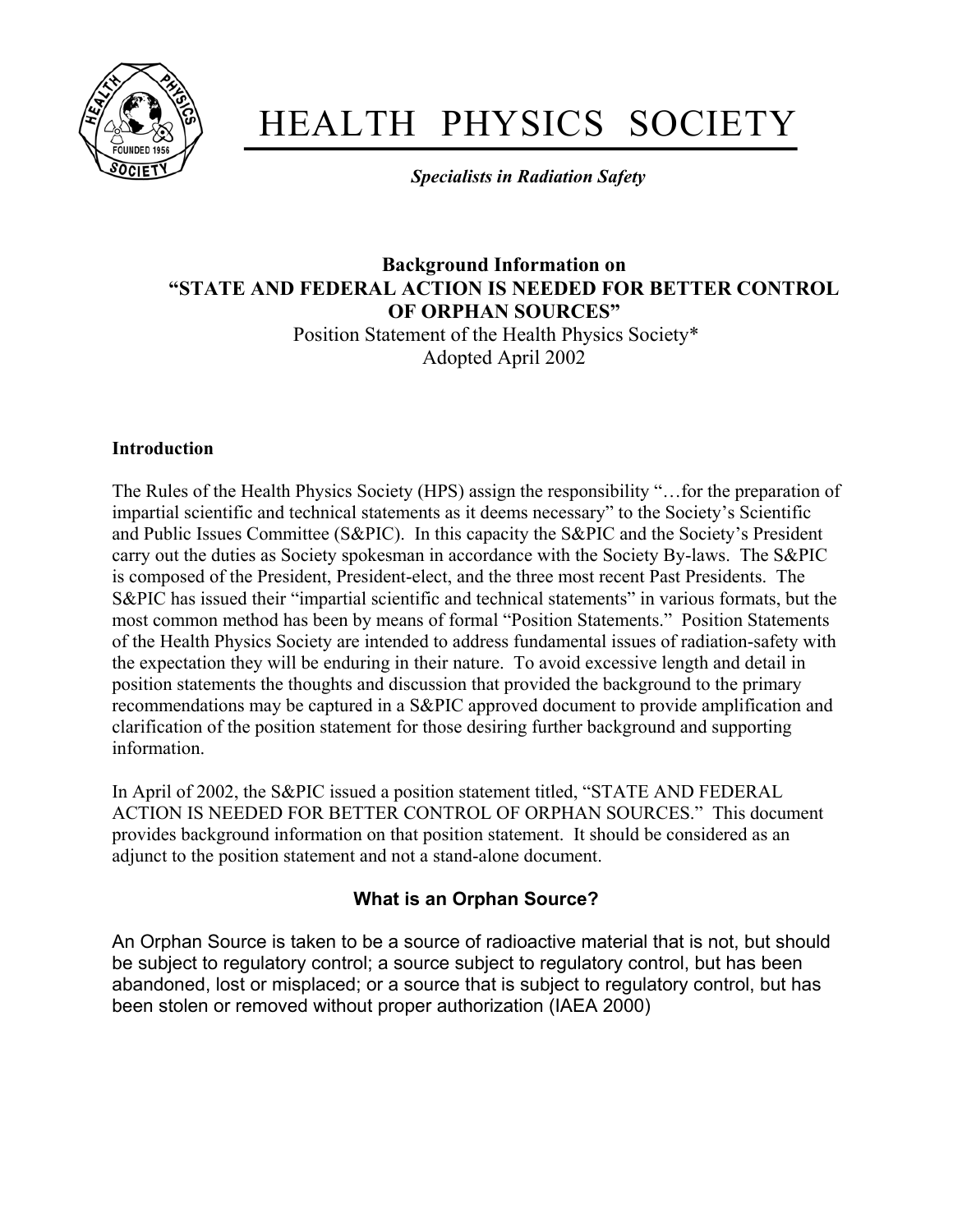#### **How Many Orphan Sources Are There?**

The number of devices in the U.S. containing radioactive sources is estimated to be approximately 2,000,000 (Meserve 2000). As many as 500,000 of these are unused and no longer needed or wanted (Lubenau & Yusko 2000).

Because disposal options are limited or too costly, unused or unneeded sources are often placed into unplanned long-term storage where some become vulnerable to loss, theft or abandonment, becoming orphan sources.

The Nuclear Regulatory Commission (NRC) estimated that approximately 375 sources are reported lost, stolen or abandoned each year, about one a day (Meserve 2000). The actual number is higher because not all such losses of control are reported.

#### **Why are Orphan Sources a Concern?**

Worldwide, at least 60 reported orphan source incidents have caused severe radiation doses to 266 unsuspecting members of the public (Yusko 2001). Of these, 39 individuals died as a result of their exposures. These accidents represent failures to meet the goal of the International Commission on Radiological Protection to avoid radiation exposures that lead to deterministic effects, i.e., preventing acute radiation injuries and deaths (ICRP 1990).

Orphan sources frequently become mixed with metal scrap destined for recycling. In the U.S., since 1983, over 500 radioactive sources have been reported found in metal scrap, with over half of these occurring since 1995 (Lubenau & Yusko 2000). If not detected and removed from the metal scrap, they cause contamination of metal products and byproducts and the metal making plants (Yusko 2000). In the U.S., there have been at least 33 incidents of this type. Cleanup, waste disposal, and other costs have been as much as \$ 23 million per event in the U.S. (Lubenau & Yusko 1998). The Atomic Energy Act and NRC regulations, in addition to providing for the common defense and security and protection of health and safety, provide for protection of property (USNRC 1996). U.S. steel makers have called for government action to address the orphan source problem (AISI 1998, SMA 2000).

Because of the threat of orphan sources, all U.S. steel manufacturers have installed radiation detection systems to monitor incoming scrap metal<sup>1</sup>, an expensive undertaking. Many manufacturers of other metals have also done so, as have many facilities that accept and process scrap metals. These programs, in addition to detecting orphan sources, have also detected scrap metals contaminated by Naturally Occurring Radioactive Material (NORM) and other radioactive materials.

The events of September 11, 2001, have focused attention on all forms of terrorism, including the threat of using radioactive materials (NCRP 2001, Karam, *et al.* 2002). Addressing the orphan source issue successfully will help limit the availability of radioactive materials for this purpose.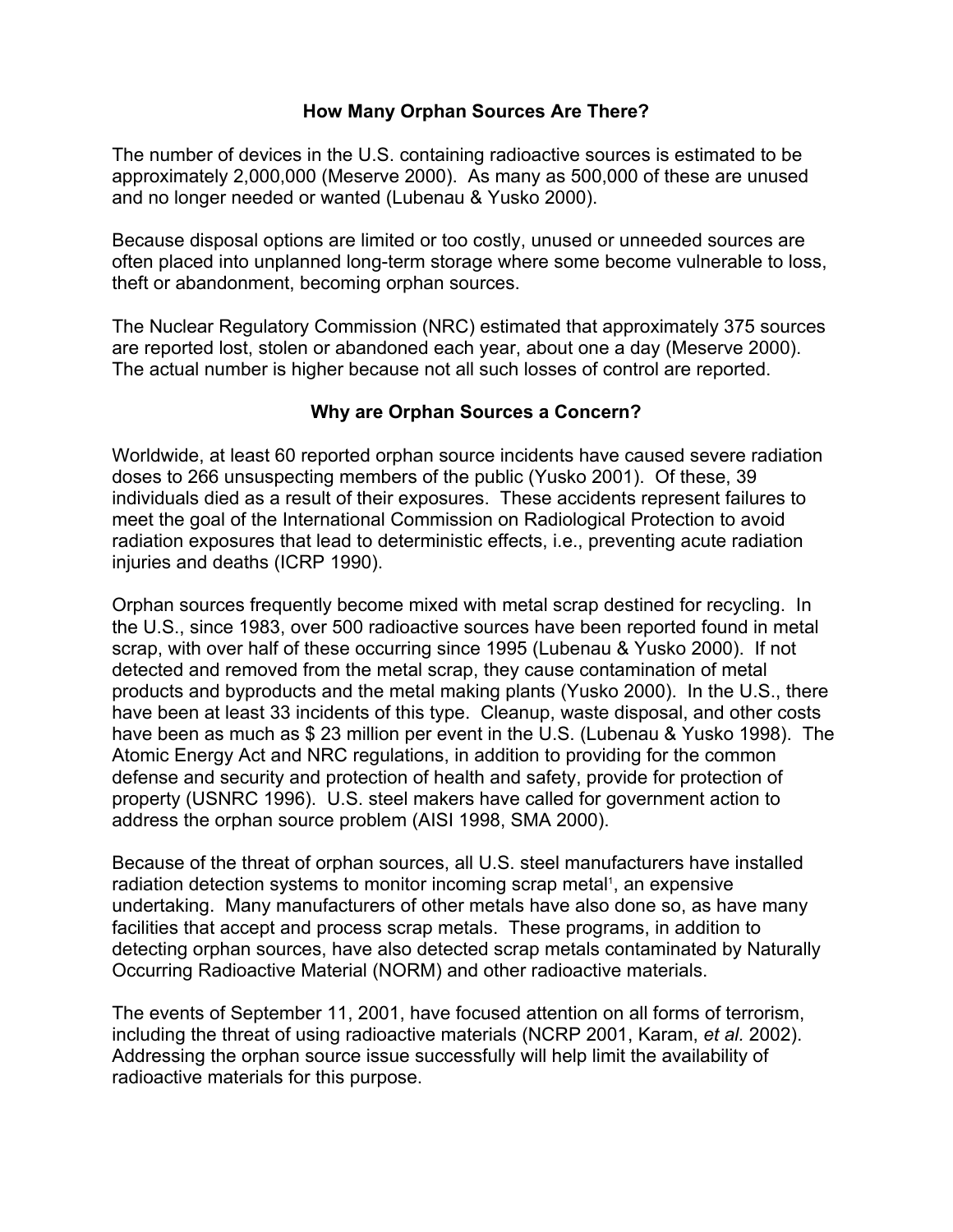#### **What is Being Done About Orphan Sources?**

The International Atomic Energy Agency (IAEA) recognizes orphan sources as a problem requiring special worldwide attention and has undertaken a number of initiatives to strengthen regulatory oversight of radioactive sources by national authorities (Gonzalez 1999, IAEA 1999, IAEA 2001a, Yusko 2001, IAEA 2001b).

U.S. initiatives include rule making and related actions taken by the NRC to improve oversight of selected general licensees (USNRC 2000), a program to conduct a "roundup" of orphan sources that is sponsored by the Council of Radiation Control Program Directors (CRCPD) initially supported by EPA and now supported by NRC and DOE. (CRCPD 2000); a DOE program to recover orphan sources in emergency situations; another DOE program to accept unwanted transuranic sources (USNRC 1999, Tompkins and Pearson 2001); and U.S. Department of State support of IAEA initiatives by sponsoring a position in the IAEA specifically for work on orphan source issue (Lubenau 2001).

It should be noted that although actions are being taken to secure some orphan sources, these do not address the root causes of the problem.

#### **Root Causes of the Problem Are Not Being Addressed**

Root causes contributing to the orphan source problem are:

- 1. Existing U.S. programs do not encourage and facilitate the prompt disposition of unwanted or unneeded radioactive sources for disposal or transfer to environments which provide safe and secure storage, pending final decisions on their disposition. Many licensees possessing radioactive devices have had no contact with regulators and consequently are not familiar with obligations to provide for proper disposal.
- 2. Licensees in possession of unneeded or unwanted sources often discover that disposition options are severely limited. For example, the return of sources to manufacturers may be dependent upon whether the manufacturing company still exists, its willingness to accept the sources, conditions imposed by it upon such transfers and the cost for the service. Disposal of the source as waste is limited by low-level radioactive waste compact agreements on access to disposal sites, as well as limits on the types and quantities of radioactive material that may be disposed. Even when available, disposal has become so expensive that many licensees resort instead to unplanned, long-term storage. Disposal to the DOE is restricted to transuranics and to emergency situations when requested by the NRC.
- 3. Some current uses of radioactive sources, as well as U.S. national radiation protection policies, do not meet the International Commission on Radiological Protection (ICRP) principle of *justification* (ICRP 1985, ICRP 1990, ICRP 1997).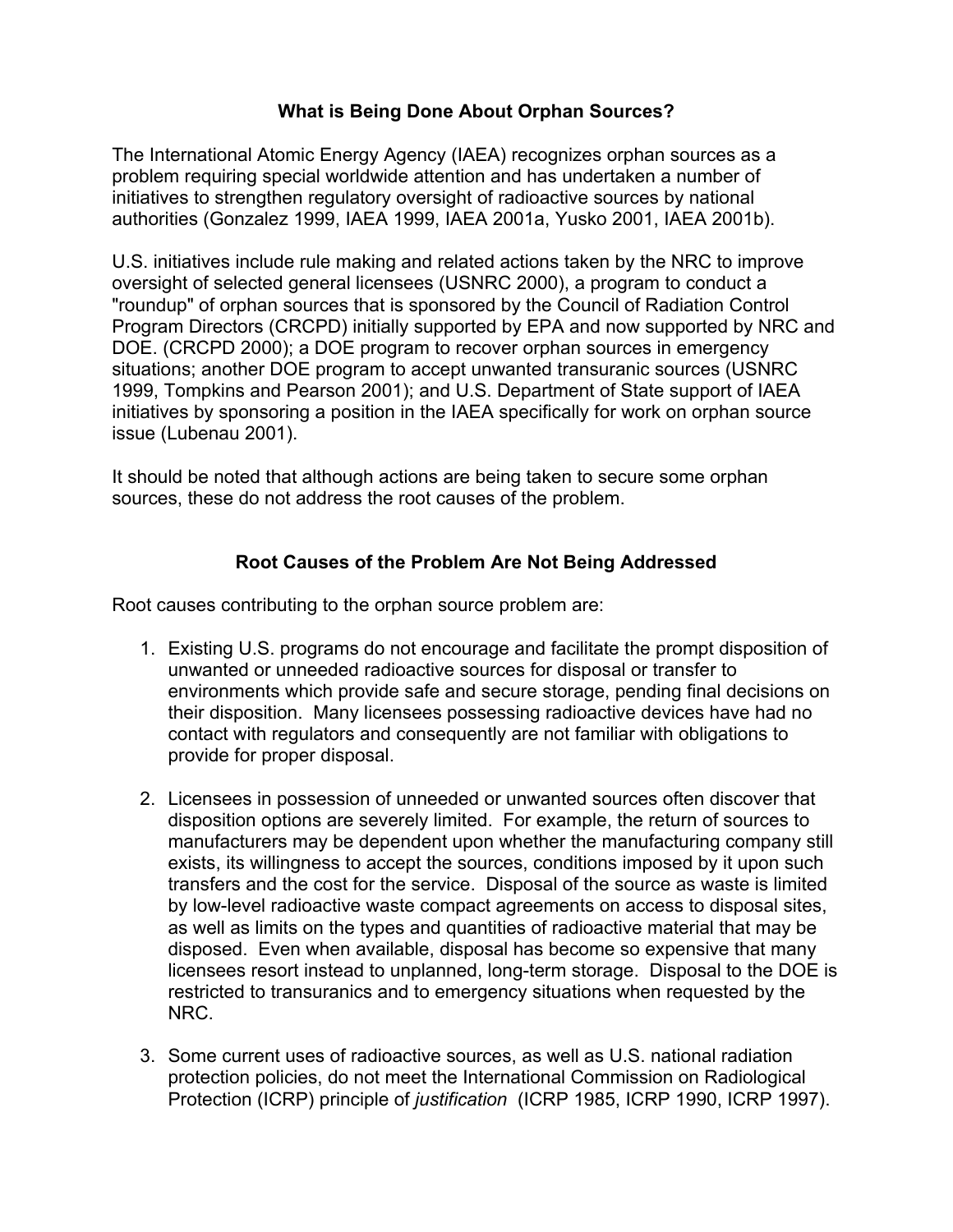Beyond *justification, optimization* is not always practiced. In some cases, alternative technologies (to radioactive materials) such as x-ray generators may be both technically and economically feasible, but these are not always utilized by potential users.

Underlying these factors is the lack of a coordinated national commitment to make solving of the orphan source problem a national priority. As a result, funding to support State and federal initiatives has been slow to come and subject to uncertainty. The NRC has amended its regulations to increase oversight of selected categories of general licensees and made changes to its enforcement program. Continued NRC support for these and other necessary changes will be influenced by budgetary constraints coupled with competing program needs within the NRC. In this regard, it should be noted that because of past resource constraints, NRC staff delayed earlier implementation of changes (Lubenau & Yusko 1995). The CRCPD's program to "round up" orphan sources will be limited by availability of State resources to conduct the program and federal funding to support it.

#### **Footnotes**

1. Radiation detection systems are installed at steel mill plant entrance points where incoming shipments of metal scrap are inspected and weighed. If multiple shipment entry points are in use at a plant, then a radiation detection system will be needed for each. Despite technical advances, these systems cannot provide 100% assurance of detection of orphan sources. To provide defense-in-depth, some steel plants install costly additional monitoring systems within the plant. Operating costs are also incurred for training and auditing of personnel, for maintaining and upgrading equipment and for management oversight.

#### **References**

- AISI (1998). American Iron and Steel Institute, "Testimony of Andrew G. Sharkey, III on Staff Recommendations for Improving NRC's Control Over and Licensees' Accountability for Generally and Specifically Licensed Devices, January 28, 1998," available at the American Iron and Steel Institute web site, http://www.steel.org/policy2/other/st\_980121.asp.
- CRCPD (2000). Conference of Radiation Control Program Directors, Inc., CRCPD Assistance with Disposition of Unwanted Radioactive Material, Conference of Radiation Control Program Directors, Inc., Frankfort, KY. See also the CRCPD web sire, http://www.crcpd.org.
- GONZALEZ, A.J. (1999). "Strengthening radiation safety and security: Timely action," *IAEA Bulletin* **41**, 2-17.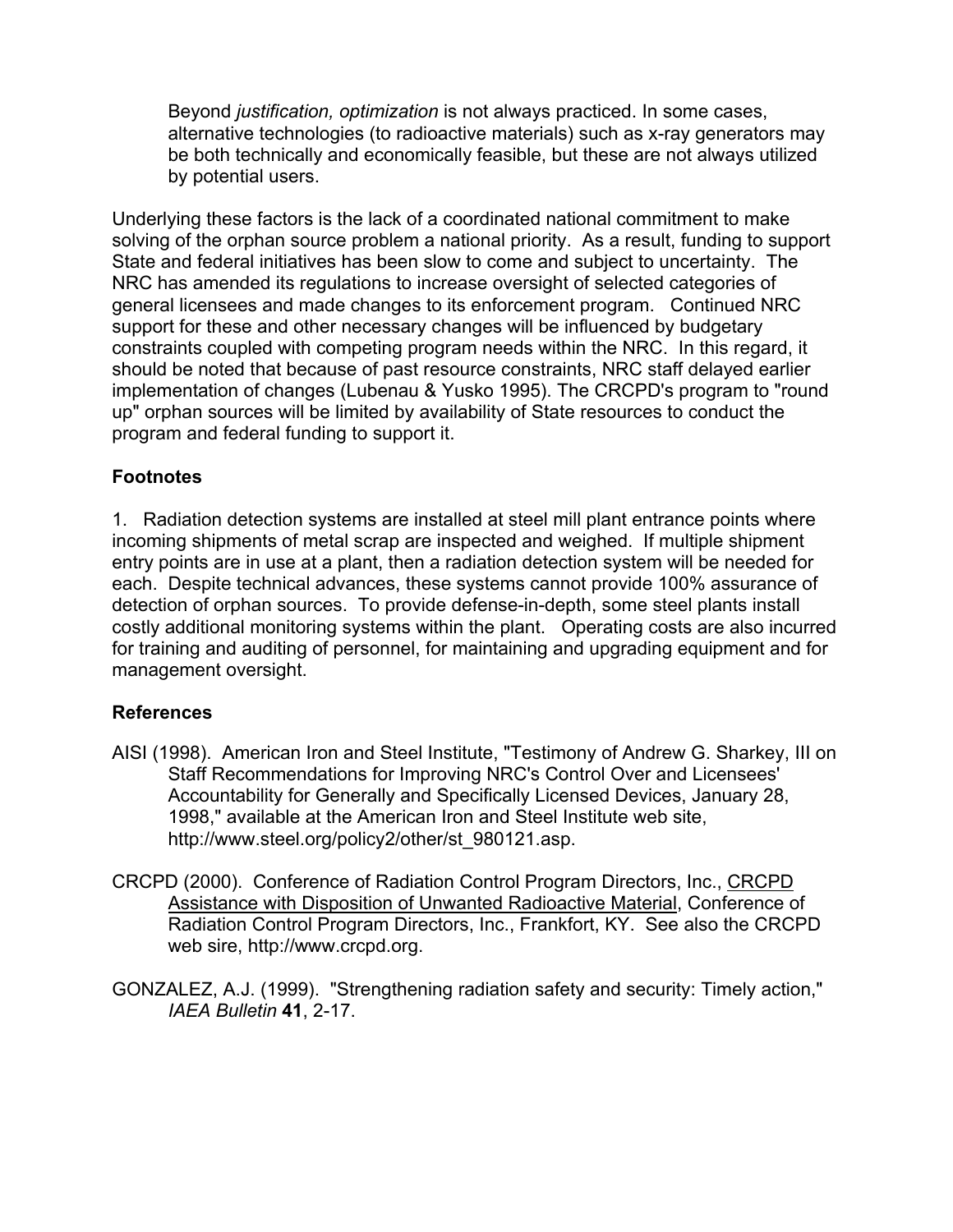- IAEA (1999). International Atomic Energy Agency. Safety of Radiation Sources and Security of Radioactive Materials, Proceedings of an International Conference, Dijon, France, 14-18 September 1988, International Atomic Energy Agency, Vienna, Austria.
- IAEA (2000). International Atomic Energy Agency. Categorization of Radiation Sources. International Atomic Energy Agency, Vienna, Austria
- IAEA (2001a). International Atomic Energy Agency. Revised Action Plan for the Safety of Radiation Sources and Security of Radioactive Materials. GOV/2001/29- GC(43)/12, Attachment , International Atomic Energy Agency, Vienna, Austria.
- IAEA (2001b) International Atomic Energy Agency. Code of Conduct on the Safety and Security of Radioactive Sources IAEA/CODEOC/2001. International Atomic Energy Agency, Vienna, Austria
- ICRP (1985). International Commission on Radiological Protection. Radiation Principles for the Disposal of Solid radioactive Waste, Publication 46.
- ICRP (1990). International Commission on Radiological Protection. 1990 Recommendations of the International Commission on Radiological Protection, Publication 60.
- ICRP (1997). International Commission on Radiological Protection. Radiological Protection Policy for the Disposal of Radioactive Waste, Publication 77.
- KARAM, A., FENTIMEN, A., GONZALEZ, A.J., CLASSIC, K., KATHREN, R., BRODSKY, A. (2002). "Radiological Home Security," *the Health Physics Society's Newsletter* **30**, 1, 3-8.
- LUBENAU (2001). "Orphan sources overview," Proceedings of the 34th Mid-Year Topical Meeting of the Health Physics Society, Anaheim, CA, February 4-7.
- LUBENAU, J.O. and YUSKO, J.G. (1995). "Radioactive materials in recycled metals", *Health Phys.* **68**, 440-451.
- LUBENAU, J.O. and YUSKO, J.G. (1998). "Radioactive materials in recycled metals an update," *Health Phys.* **74**, 293-299.
- LUBENAU, J.O. and YUSKO, J.G. (2000). "Spent/disused/orphan sources: Action is needed," The Health Physics Society's *Newsletter* **28,** 2, 6.
- MESERVE, R. A. (2000). "Effective regulatory control of radioactive sources," Proceedings of the International Conference, National Regulatory Authorities with Competence in the Safety of Radiation Sources and the Security of Radioactive Materials, 11-15 December 2000, Buenos Aires, Argentina